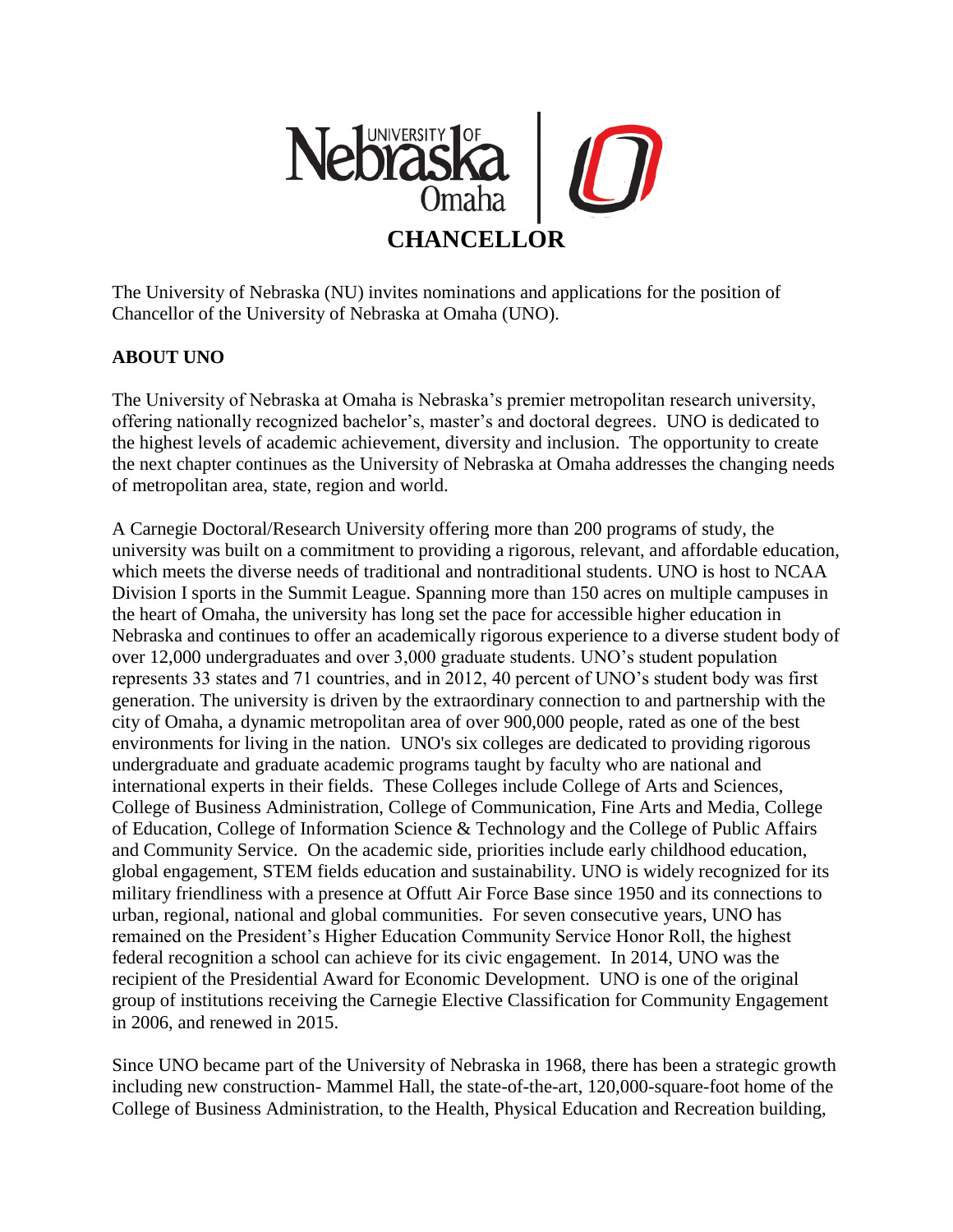one of the premier university recreation centers in the country and the Biomechanics Research Building, the first of its kind in the world. In 2014 UNO celebrated, the grand opening of the new 60,000-square-foot Community Engagement Center, which supports and allows for further expansion of university-community partnerships. UNO has added 832,000 total square feet of facilities and renovated more than half of its academic space in recent years. Student housing has been constructed, allowing more students to live on campus and fully experience all that UNO has to offer.

# **CURRENT UNO STRATEGIC PLAN**

*The UNO Strategic Plan is being updated based on a campus and community input. Draft versions of the plan as it develops will be available at [http://www.unomaha.edu/strategic](http://www.unomaha.edu/strategic-plan/index.php#plan)[plan/index.php#plan](http://www.unomaha.edu/strategic-plan/index.php#plan) The current mission, vision, values, and strategic goals are below.* 

#### **Mission**

The University of Nebraska at Omaha is Nebraska's metropolitan university -- a university with strong academic values and significant relationships with our community that transforms and improves life.

### UNO will:

- Place students at the center of the educational enterprise;
- Expand the educational achievement, intellectual aspirations and horizons of our students with local, state, national, and global communities;
- Offer comprehensive educational programs and services of the highest quality;
- Serve as a recognized center for research, scholarship, creative expression and artistic performance designed to meet the broader community's needs;
- Provide outreach partnerships that address the concerns and interests of the broader external community and, in doing so, become an integral part of the community;
- Build understanding and respect in academic and human relationships by reflecting the dynamic and culturally rich nature of the metropolitan area;
- Exercise statewide responsibility for selected graduate and undergraduate programs.

## **Vision**

The University of Nebraska at Omaha will be a metropolitan university of high distinction -- a university with strong academic and scholarly values distinguished by creative relationships with the communities we serve.

## **Values**

The University of Nebraska at Omaha community is a diverse group of individuals sharing core values and working together to accomplish a common mission and vision.

UNO: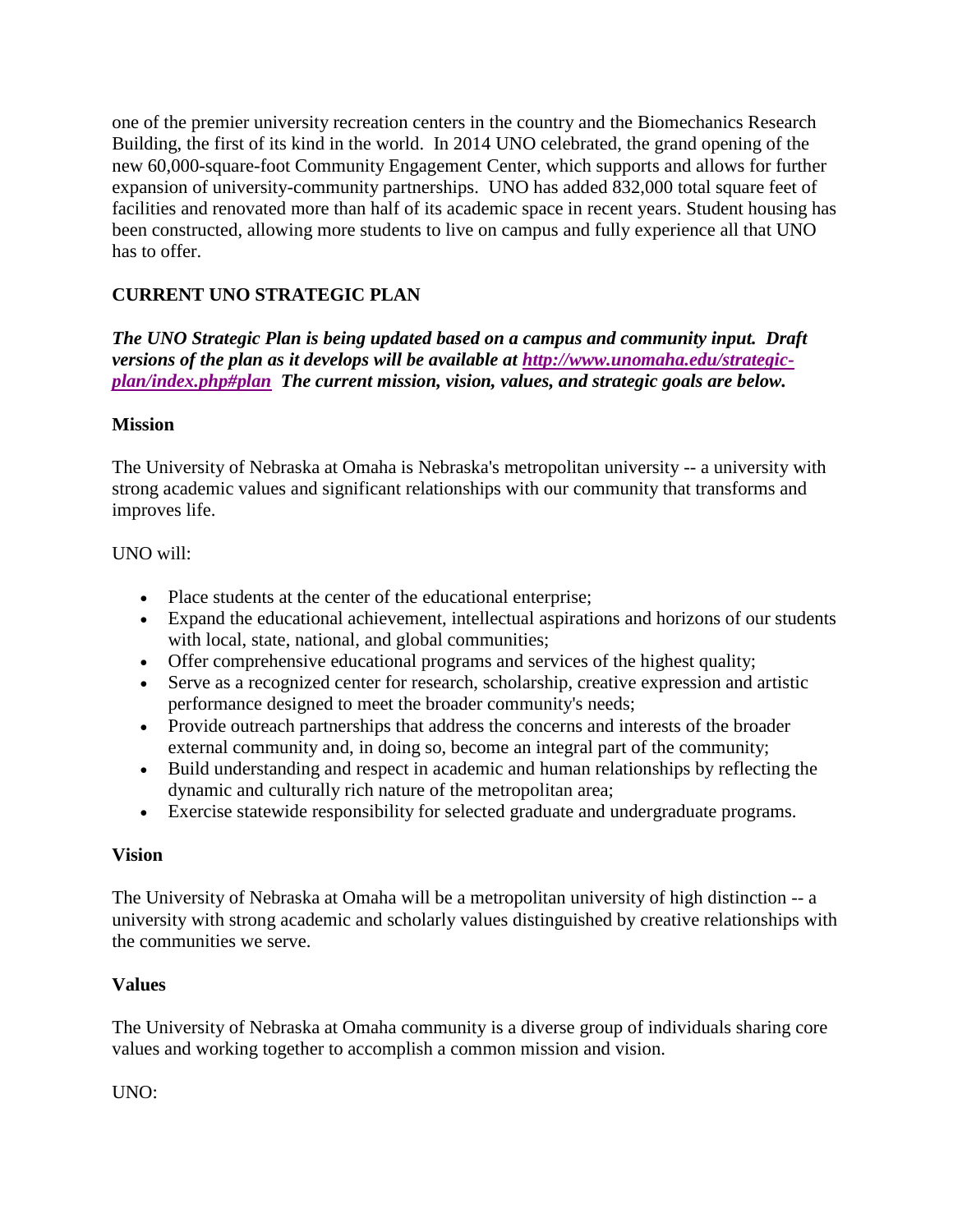- Believes that knowledge enriches the lives of all people and is committed to preparing students to face the challenges of living and learning in an ever-changing world;
- Strives for an ideal educational partnership characterized by the commitment of: students to learning;
- faculty to the highest ideals of teaching, research, service; and staff to the highest standards of education and service;
- Values the welfare, talents, and future of our employees and commits to expanding their professional development;
- Values the educational, cultural, and economic strengths of our communities and is committed to enhancing these through teaching, research, service and outreach;
- Values educated and healthy citizens and is committed to offering programs that improve their quality of life;
- Encourages, celebrates, and adopts the principles of inclusion, representation, openness and diversity.

### **Strategic Goals:**

UNO will be recognized as a student-centered metropolitan university.

UNO will be recognized for its academic excellence as a leading metropolitan university.

UNO will be recognized for its outstanding engagement with the urban, regional, national, and global communities.

## **ABOUT THE UNIVERSITY OF NEBRASKA**

Founded in 1869, less than two years after Nebraska became the nation's 37th state, the University of Nebraska is the state's only public university. It was the first institution west of the Mississippi River to establish a Graduate College. The University of Nebraska was reorganized under a 1968 act of the Nebraska Legislature, adding the University of Nebraska at Omaha (formerly the municipal University of Omaha) and designating the University of Nebraska-Lincoln and the University of Nebraska Medical Center as separate campuses. In 1991, the University of Nebraska at Kearney (formerly Kearney State College) became a campus of NU. The university also includes many research, extension, and service facilities statewide, as well as a two-year technical college of agriculture. Today, the university enrolls more than 50,000 students across the four campuses and employs more than 15,000 staff. Since 2005, it has received an average of \$270 million in sponsored research funds per year and is a major contributor to the state economy. The university is led by a President and is governed by a Board of Regents whose eight members are elected by Nebraska voters. The student body presidents of the four campuses also serve as Regents. The Office of the President provides overall leadership to the university in academic affairs, budget development and control, business and finance, physical planning, policy development, external affairs, diversity and equity, and legal affairs.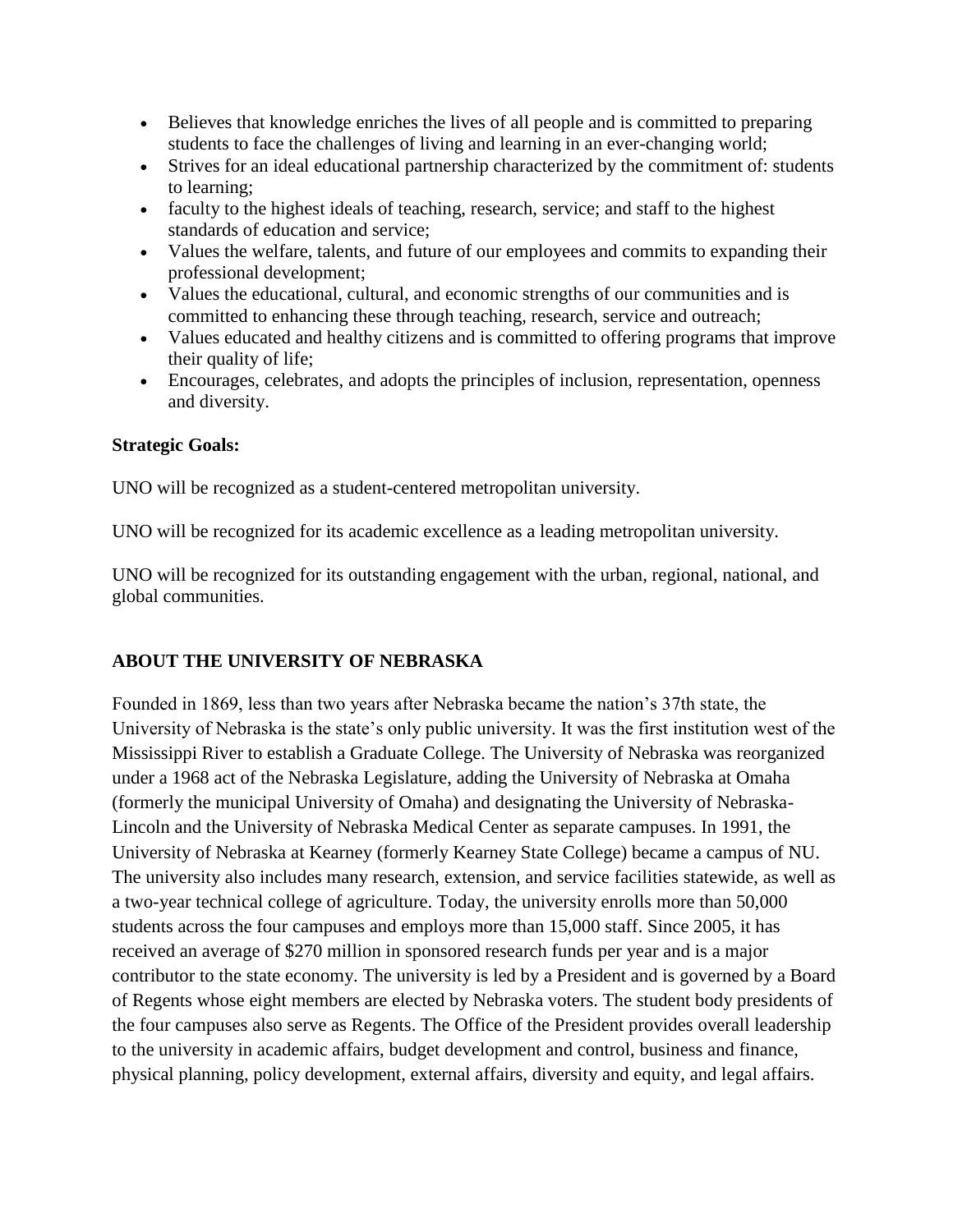The chancellors of the four campuses, who are appointed by the President with the approval of the Board of Regents, serve as vice presidents of the university and as chief executive officers of their own campuses.

## **THE ROLE OF THE CHANCELLOR OF UNO**

The UNO Chancellor reports to the President of the University of Nebraska and is a peer and partner to the chancellors of the other three NU campuses. The Chancellor serves as UNO's chief executive officer, exercises broad delegated authority, and is responsible for all aspects of campus administration including functions such as human resources, information technology, and budgeting; academic services such as curriculum development, student services, and student recruiting; and operations across the campus. In addition, the UNO Chancellor plays a vital external role, serving as a spokesperson in diverse forums and as a partner to a wide range of public and private institutions.

Positions reporting directly to the UNO Chancellor are:

- Senior Vice Chancellor for Academic and Student Affairs;
- Vice Chancellor for Business and Finance:
- Vice Chancellor for Athletic Leadership and Management Director of Intercollegiate Athletics;
- Executive Associate to the Chancellor and Dean of the College of Communication, Fine Arts, and Media.

## **PREFERRED QUALIFICATIONS AND EXPECTATIONS**

The Chancellor will be a leader for higher education in the State and will have an understanding of the role and mission of a metropolitan research university. The preferred candidate will provide leadership and develop cooperative relationships with the University's diverse constituencies including faculty, staff, students, alumni, community members, and Nebraska state policy makers.

Desired qualifications and characteristics also include:

- An earned terminal degree and evidence of scholarly, professional, or creative achievement commensurate with tenure as a full professor at a doctoral university required;
- Unquestionable character, integrity and a high level of emotional intelligence;
- Ability to be an inspirational, entrepreneurial, confident, inspiring, and pro-active leader;
- Demonstrated experience fostering interdisciplinary approaches to world-class education and research;
- Proven transparent and collaborative leadership with significant administrative experience and sound fiscal acumen in a complex organization;